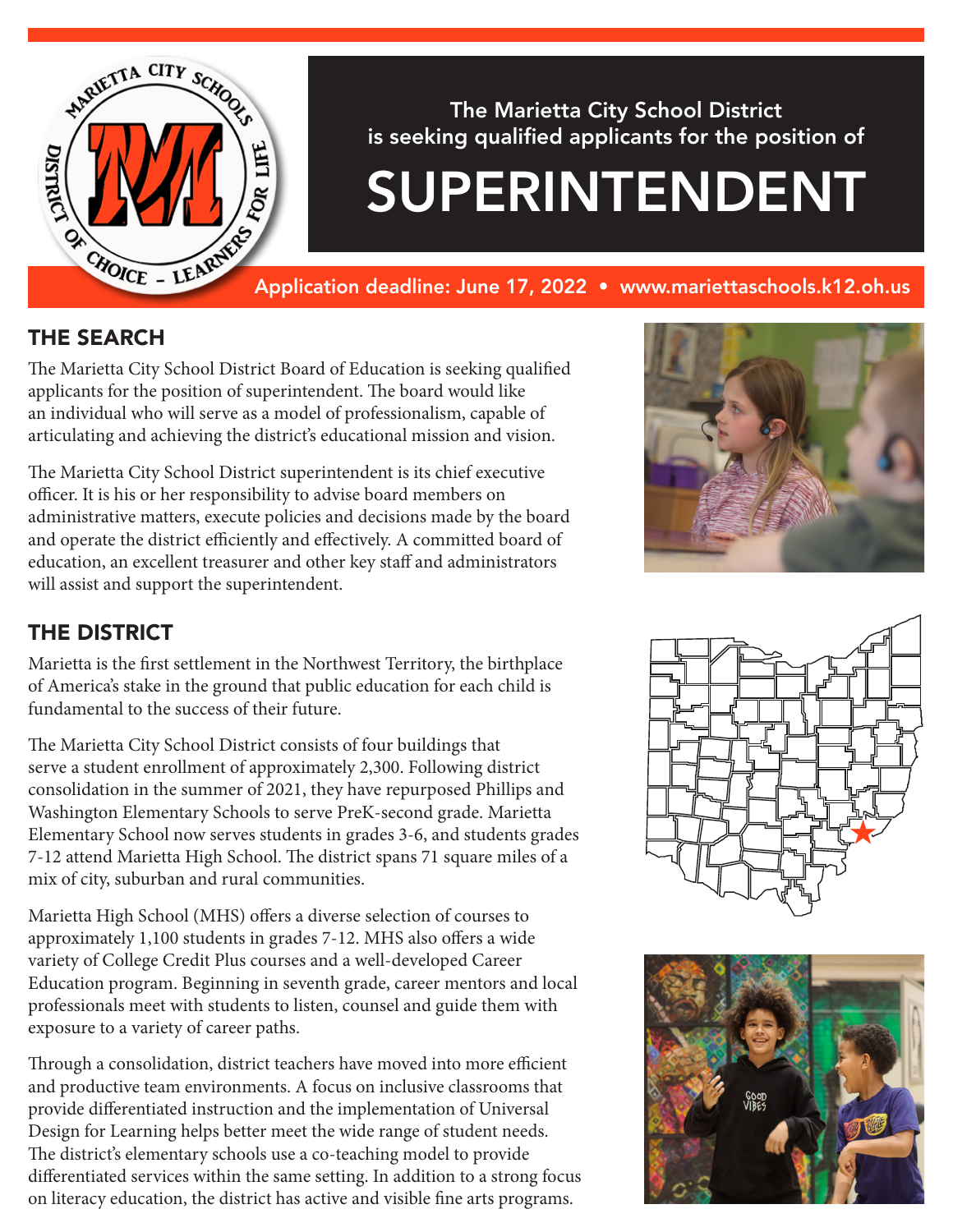

## STUDENTS AND STAFF AT A GLANCE

| <b>Enrollment:</b>                                    | 2,305 |  |  |  |
|-------------------------------------------------------|-------|--|--|--|
| <b>Number of Employees:</b>                           | 260   |  |  |  |
| Certificated:                                         | 157   |  |  |  |
| Non-certificated:                                     | 88    |  |  |  |
| Administrators:                                       | 15    |  |  |  |
| Average teacher salary: \$54,600                      |       |  |  |  |
| <b>Bachelor's degree:</b>                             | N/A   |  |  |  |
| <b>Bachelor's and master's:</b>                       | 69%   |  |  |  |
| Experience: 72% have more than<br>10 years experience |       |  |  |  |

## BOARD OF EDUCATION

Eric Reed, president

Sam Tuten, vice president

Russ Garrison

Bill Hutchinson

Cody Parman

# THE COMMUNITY

Marietta, established in 1788 by Revolutionary War veterans led by Gen. Rufus Putnam, is the oldest organized city in the Northwest Territory. It is a river town situated at the confluence of the Ohio and Muskingum rivers. It is part of a much larger Mid-Ohio Valley metropolitan area that includes nearby Parkersburg, West Virginia, and boasts a combined population of around 133,000. It is only a few hours from Columbus, Cleveland and Pittsburgh.

The county seat of Washington County, Marietta is located in southeastern Ohio and, as of the 2020 census, had a population of more than 13,000. Many historical sites have been beautifully preserved within Marietta and Washington County, reminding all residents and visitors that America's westward expansion began in this small riverboat town.

Marietta is also the home of Marietta College, established in 1835 as one of America's 37 "Revolutionary Colleges," institutions with origins reaching back to the 18th century. Washington State Community College, one of the leading community colleges in the state, offers more than 40 certificate and associate degree programs.

# SEARCH TIMELINE

## COMPENSATION AND TERMS OF EMPLOYMENT

The Marietta City Board of Education will provide a competitive compensation package, including a multi-year contract with provisions for annual review and evaluation. Salary and fringe benefits will be commensurate with the education and experience of the candidate.

## APPLICATION PROCESS

Visit **https://osba.myrevelus.com** to apply.

**Application materials are subject to Ohio's public records laws.**

*Note: Applicants should not make personal contact with board of education members. For information about the search, contact the OSBA search consultant.*

Questions about the online application process may be directed to Gwen Samet, OSBA senior administrative assistant of board and management services, at (614) 540-4000 or gsamet@ohioschoolboards.org.